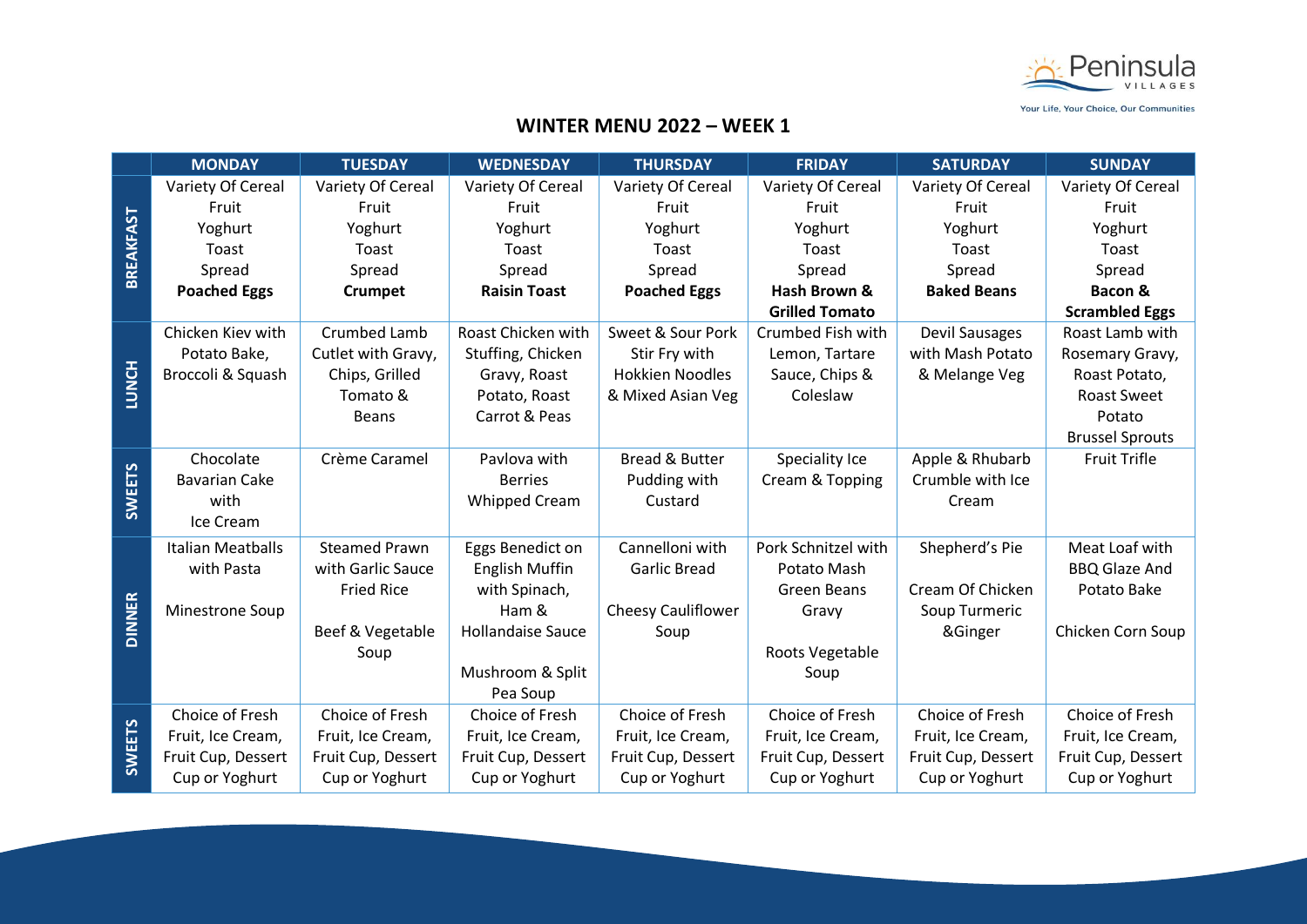

|                  | <b>MONDAY</b>             | <b>TUESDAY</b>      | <b>WEDNESDAY</b>        | <b>THURSDAY</b>     | <b>FRIDAY</b>         | <b>SATURDAY</b>          | <b>SUNDAY</b>         |
|------------------|---------------------------|---------------------|-------------------------|---------------------|-----------------------|--------------------------|-----------------------|
|                  | Variety Of Cereal         | Variety Of Cereal   | Variety Of Cereal       | Variety Of Cereal   | Variety Of Cereal     | Variety Of Cereal        | Variety Of Cereal     |
| <b>BREAKFAST</b> | Fruit                     | Fruit               | Fruit                   | Fruit               | Fruit                 | Fruit                    | Fruit                 |
|                  | Yoghurt                   | Yoghurt             | Yoghurt                 | Yoghurt             | Yoghurt               | Yoghurt                  | Yoghurt               |
|                  | Toast                     | Toast               | Toast                   | Toast               | Toast                 | Toast                    | Toast                 |
|                  | Spread                    | Spread              | Spread                  | Spread              | Spread                | Spread                   | Spread                |
|                  | <b>Poached Eggs</b>       | <b>Crumpet</b>      | <b>Raisin Toast</b>     | <b>Poached Eggs</b> | Hash Brown &          | <b>Baked Beans</b>       | Bacon &               |
|                  |                           |                     |                         |                     | <b>Grilled Tomato</b> |                          | <b>Scrambled Eggs</b> |
|                  | Veal Schnitzel with       | Pork San Choy       | Roast Turkey with       | <b>Beef Burger</b>  | Grill Barra with      | <b>Chicken Drumstick</b> | Roast Pork, Apple     |
|                  | Chicken Gravy             | <b>Bow STYLE</b>    | Cranberry Sauce &       | (lettuce, tomato,   | Lemon Herb Sauce      | with Mash Potato         | Sauce and Gravy       |
|                  | <b>Steamed Chat with</b>  | Noodle              | Gravy                   | beetroot, cheese    | Chips                 | & Melange Veg            | Roast Potato and      |
| <b>LUNCH</b>     | <b>Garlic and Parsley</b> | Mixed Asian Veg     | Potato Bake             | and onion)          | Mixed Corn,           |                          | Roast Pumpkin         |
|                  | <b>Butter</b>             |                     | <b>Roast Sweet</b>      | Sweet Potato        | Capsicum and          |                          | Broccoli              |
|                  | Sauerkraut and            |                     | <b>Potato and Beans</b> | Chips               | Peas                  |                          |                       |
|                  | Green Beans               |                     |                         | Coleslaw            |                       |                          |                       |
|                  | Sweet Cherry Ripe         | <b>Custard Tart</b> | Pineapple and           | Peaches and         | Speciality Ice        | <b>Chocolate Brownie</b> | Tiramisu              |
|                  | Slice                     |                     | Coconut Cake            | Custard             | Cream & Topping       | with Hot Custard         |                       |
| <b>SWEETS</b>    |                           |                     |                         |                     |                       |                          |                       |
|                  |                           |                     |                         |                     |                       |                          |                       |
|                  | Lasagne with              | Lemon and           | Grill Lamb with         | Creamy Chicken      | Frittata with         | Lamb Pie with            | <b>Butter Chicken</b> |
|                  | <b>Garlic Bread</b>       | Coconut Fish Hot    | Vegetable Bake          | and Mushroom        | Chorizo and Side      | Mushy Peas               | with Rice and Nan     |
|                  | Pea and Ham Soup          | Pot                 | and Gravy               | with Garlic Rice    | Salad                 | <b>Mashed Potato</b>     | <b>Bread</b>          |
| <b>DINNER</b>    |                           | with Steamed Rice   |                         |                     |                       | and Gravy                |                       |
|                  |                           | Sweet Potato &      | Chicken Noodle          | Cabbage and         | Hearty Beef Broth     |                          | Pumpkin and           |
|                  |                           | Lentils Soup        | Soup                    | <b>Bacon Soup</b>   |                       | Creamy Vegetable         | Coconut with          |
|                  |                           |                     |                         |                     |                       | Soup                     | <b>Coriander Soup</b> |
|                  | Choice of Fresh           | Choice of Fresh     | Choice of Fresh         | Choice of Fresh     | Choice of Fresh       | Choice of Fresh          | Choice of Fresh       |
|                  | Fruit, Ice Cream,         | Fruit, Ice Cream,   | Fruit, Ice Cream,       | Fruit, Ice Cream,   | Fruit, Ice Cream,     | Fruit, Ice Cream,        | Fruit, Ice Cream,     |
| <b>SWEETS</b>    | Fruit Cup, Dessert        | Fruit Cup, Dessert  | Fruit Cup, Dessert      | Fruit Cup, Dessert  | Fruit Cup, Dessert    | Fruit Cup, Dessert       | Fruit Cup, Dessert    |
|                  | Cup or Yoghurt            | Cup or Yoghurt      | Cup or Yoghurt          | Cup or Yoghurt      | Cup or Yoghurt        | Cup or Yoghurt           | Cup or Yoghurt        |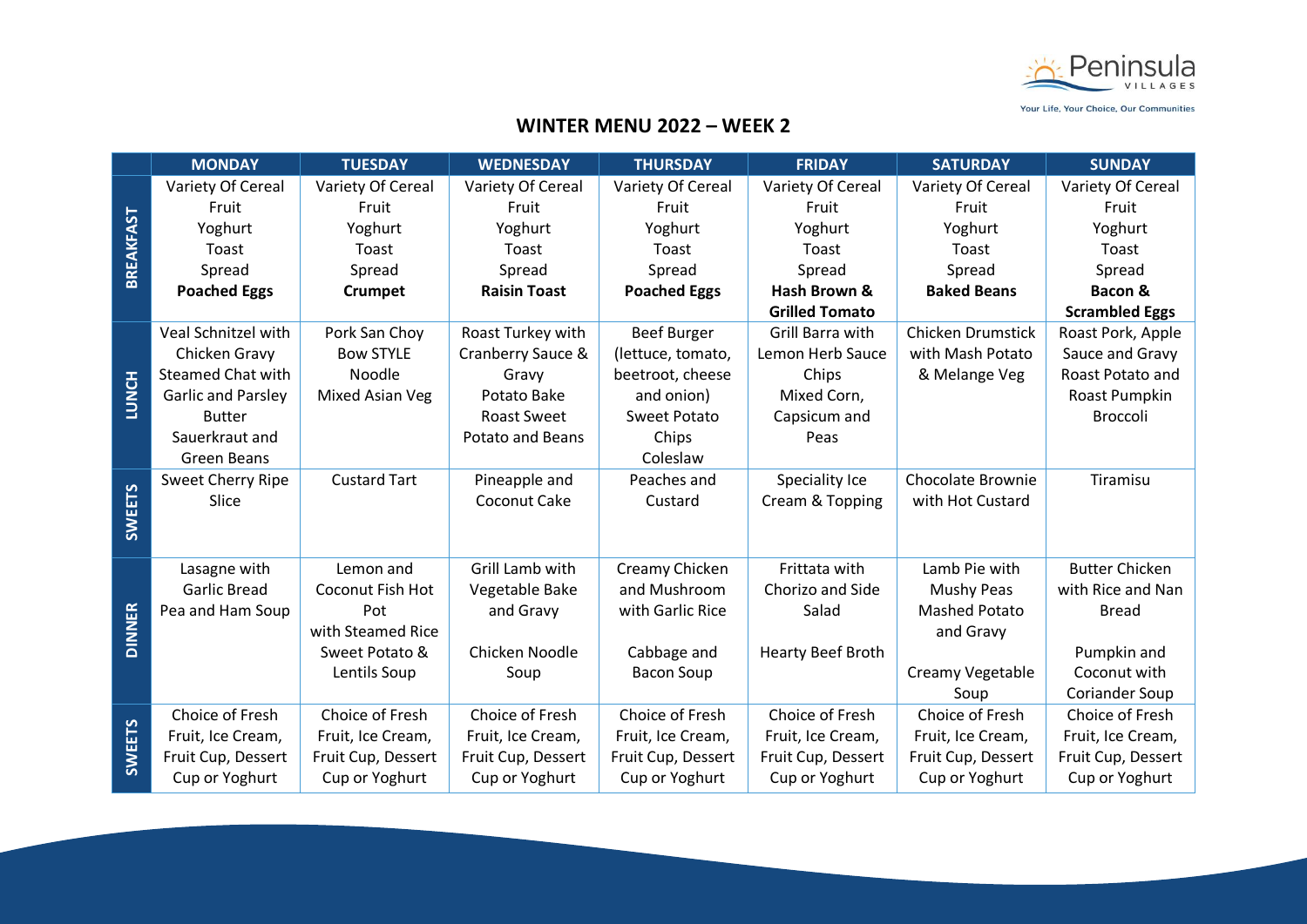

|                  | <b>MONDAY</b>       | <b>TUESDAY</b>      | <b>WEDNESDAY</b>         | <b>THURSDAY</b>       | <b>FRIDAY</b>             | <b>SATURDAY</b>        | <b>SUNDAY</b>         |
|------------------|---------------------|---------------------|--------------------------|-----------------------|---------------------------|------------------------|-----------------------|
|                  | Variety Of Cereal   | Variety Of Cereal   | Variety Of Cereal        | Variety Of Cereal     | Variety Of Cereal         | Variety Of Cereal      | Variety Of Cereal     |
| <b>BREAKFAST</b> | Fruit               | Fruit               | Fruit                    | Fruit                 | Fruit                     | Fruit                  | Fruit                 |
|                  | Yoghurt             | Yoghurt             | Yoghurt                  | Yoghurt               | Yoghurt                   | Yoghurt                | Yoghurt               |
|                  | Toast               | Toast               | Toast                    | Toast                 | Toast                     | Toast                  | Toast                 |
|                  | Spread              | Spread              | Spread                   | Spread                | Spread                    | Spread                 | Spread                |
|                  | <b>Poached Eggs</b> | <b>Crumpet</b>      | <b>Raisin Toast</b>      | <b>Poached Eggs</b>   | Hash Brown &              | <b>Baked Beans</b>     | Bacon &               |
|                  |                     |                     |                          |                       | <b>Grilled Tomato</b>     |                        | <b>Scrambled Eggs</b> |
|                  | Lamb Shank in Red   | Thai Chilli Jam     | Roast Beef with          | Mix Grill (Lamb       | Crumbed Fish with         | Lamb Rissoles with     | Roast Turkey with     |
|                  | Wine with           | <b>Glazed Pork</b>  | Seeded Mustard           | Chop, Sausage,        | Lemon, Tartare            | Gravy                  | Chicken Gravy         |
|                  | Vegetable Sauce     | <b>Coconut Rice</b> | Gravy                    | Bacon)                | Sauce, Chips &            | <b>Sweet Potato</b>    | Roast Potato and      |
| <b>LUNCH</b>     | Cheesy Mashed       | Asian Veg           | Roast Potato,            | Potato Wedges         | Coleslaw                  | Mash                   | <b>Roast Carrot</b>   |
|                  | Potato              |                     | <b>Roast Carrots and</b> | <b>Grilled Tomato</b> |                           |                        | <b>Broccoli</b>       |
|                  | <b>Green Beans</b>  |                     | <b>Beans</b>             | and Peas              |                           | Pumpkin and            |                       |
|                  |                     |                     |                          |                       |                           | <b>Brussel Sprout</b>  |                       |
|                  | Mini Éclairs        | Mango and           | <b>Black Forest Cake</b> | <b>Fruit Salad</b>    | Crème Brûlée              | Pavlova with           | Prune Upside          |
|                  |                     | Coconut Sago        |                          |                       |                           | <b>Blueberries and</b> | Down Cake with        |
| <b>SWEETS</b>    |                     | Pudding with        |                          |                       |                           | Passionfruit           | Custard               |
|                  |                     | Cream               |                          |                       |                           |                        |                       |
|                  | Spaghetti           | Chicken Pie with    | Chicken Pie with         | Slow Cooked Beef      | Chicken Satay with        | Omelette with          | Pork Mince Stir Fry   |
|                  | Bolognese with      | Mashed Potato &     | Mashed Potato &          | Chili Bowl            | <b>Broccoli and steam</b> | Mushroom Sauce,        | with Hokkien          |
|                  | <b>Garlic Bread</b> | Gravy               | Gravy                    | Corn on the Cob       | rice                      | Cheese                 | <b>Noodles</b>        |
| <b>DINNER</b>    | Parmesan Cheese     |                     |                          | and Avocado           |                           | Mix Vegetable          |                       |
|                  |                     | Caramelised         | Caramelised              |                       | Potato, Leek and          |                        | Roasted Pumpkin       |
|                  | Hearty chicken      | French Onion Soup   | French Onion Soup        | Broccoli and          | <b>Bacon Soup</b>         | Lamb and               | and Cumin soup        |
|                  | Soup                |                     |                          | Cheddar Soup          |                           | Vegetable Soup         |                       |
|                  | Choice of Fresh     | Choice of Fresh     | Choice of Fresh          | Choice of Fresh       | Choice of Fresh           | Choice of Fresh        | Choice of Fresh       |
|                  | Fruit, Ice Cream,   | Fruit, Ice Cream,   | Fruit, Ice Cream,        | Fruit, Ice Cream,     | Fruit, Ice Cream,         | Fruit, Ice Cream,      | Fruit, Ice Cream,     |
| <b>SWEETS</b>    | Fruit Cup, Dessert  | Fruit Cup, Dessert  | Fruit Cup, Dessert       | Fruit Cup, Dessert    | Fruit Cup, Dessert        | Fruit Cup, Dessert     | Fruit Cup, Dessert    |
|                  | Cup or Yoghurt      | Cup or Yoghurt      | Cup or Yoghurt           | Cup or Yoghurt        | Cup or Yoghurt            | Cup or Yoghurt         | Cup or Yoghurt        |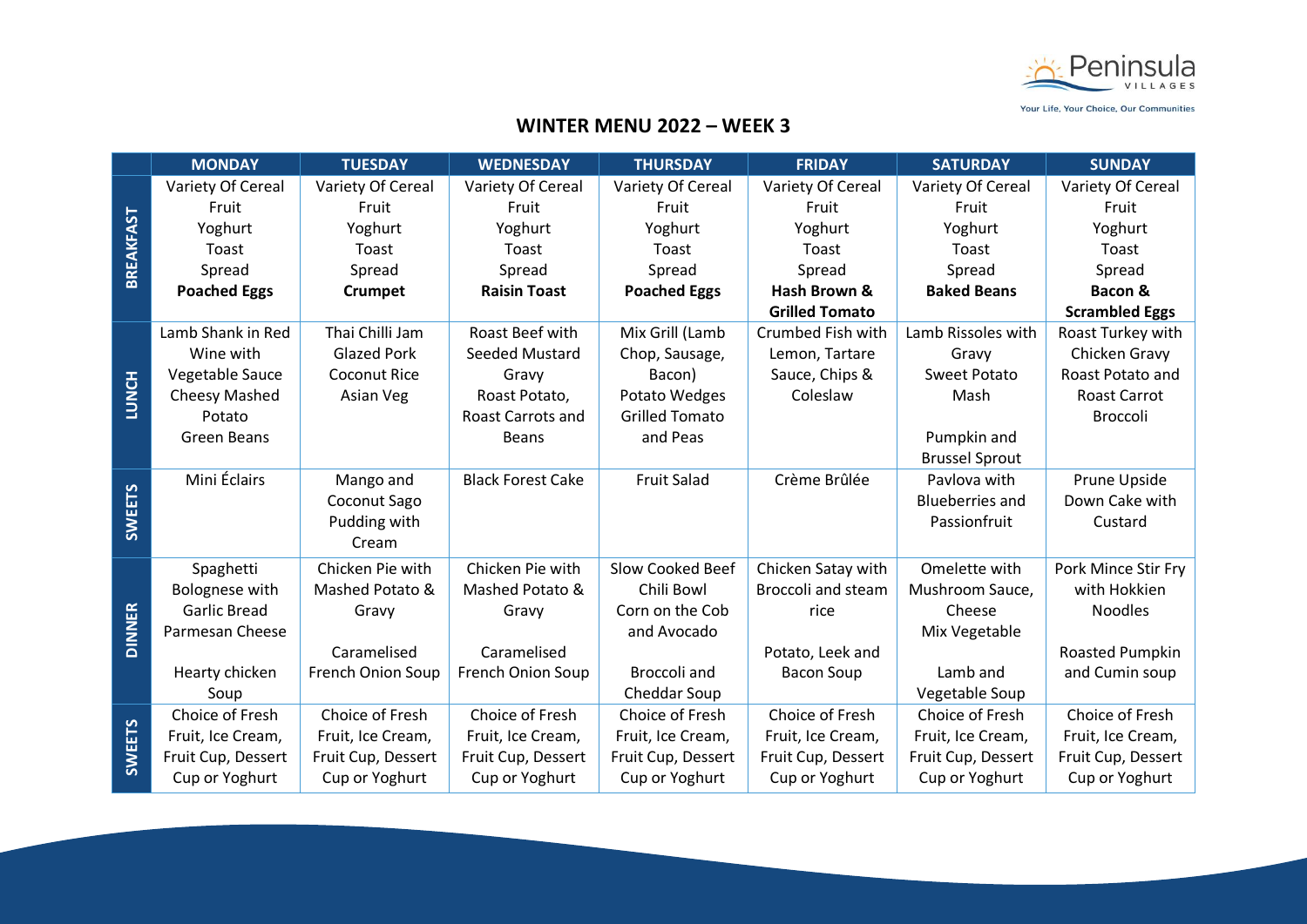

|                  | <b>MONDAY</b>       | <b>TUESDAY</b>          | <b>WEDNESDAY</b>         | <b>THURSDAY</b>           | <b>FRIDAY</b>             | <b>SATURDAY</b>           | <b>SUNDAY</b>         |
|------------------|---------------------|-------------------------|--------------------------|---------------------------|---------------------------|---------------------------|-----------------------|
|                  | Variety Of Cereal   | Variety Of Cereal       | Variety Of Cereal        | Variety Of Cereal         | Variety Of Cereal         | Variety Of Cereal         | Variety Of Cereal     |
|                  | Fruit               | Fruit                   | Fruit                    | Fruit                     | Fruit                     | Fruit                     | Fruit                 |
| <b>BREAKFAST</b> | Yoghurt             | Yoghurt                 | Yoghurt                  | Yoghurt                   | Yoghurt                   | Yoghurt                   | Yoghurt               |
|                  | Toast               | Toast                   | Toast                    | Toast                     | Toast                     | Toast                     | Toast                 |
|                  | Spread              | Spread                  | Spread                   | Spread                    | Spread                    | Spread                    | Spread                |
|                  | <b>Poached Eggs</b> | <b>Crumpet</b>          | <b>Raisin Toast</b>      | <b>Poached Eggs</b>       | Hash Brown &              | <b>Baked Beans</b>        | Bacon &               |
|                  |                     |                         |                          |                           | <b>Grilled Tomato</b>     |                           | <b>Scrambled Eggs</b> |
|                  | Corned beef         | <b>Cold Meat Plater</b> | Roast Lamb with          | Grill Chicken             | Grill Salmon with         | Thai Basil Chicken        | Roast Pork with       |
|                  | Potato bake         | with Ham, Salami,       | Gravy and Mint           | Chimichurri               | Lemon Caper               | Stir                      | Prune and Apple       |
|                  | Roast Pumpkin       | Turkey and Aioli        | Sauce                    | Brown rice                | Sauce                     | <b>Fried Rice</b>         | Gravy                 |
| <b>LUNCH</b>     | and Green Beans     | Potato Salad and        | <b>Roast Chat Potato</b> | <b>Baby Carrot and</b>    | <b>Steamed Potato</b>     | Asian Veg                 | <b>Roast Potato</b>   |
|                  |                     | Garden Salad            | Peas and Roast           | fresh Broccoli            | and Mix                   |                           | Red Cabbage and       |
|                  |                     |                         | Cauliflower Gratin       |                           | Vegetables                |                           | French Peas           |
|                  | Chocolate Gay       | Rice Pudding (P/C)      | Hot Apple Pie with       | Banana split              | <b>Bread &amp; Butter</b> | <b>OREO Cheesecake</b>    | Pear Crumble with     |
| <b>SWEETS</b>    | <b>Time Mousse</b>  |                         | Ice Cream                | (banana,                  | Pudding                   |                           | Custard               |
|                  | (to be serve in     |                         |                          | chocolate, ice            |                           |                           |                       |
|                  | glass teacup)       |                         |                          | cream and                 |                           |                           |                       |
|                  |                     |                         |                          | whipped cream)            |                           |                           |                       |
|                  | Canadian Baked      | Tuna Bake               | Homemade                 | Grandma's Slow            | Pizza Night (BBQ          | Tortellini with a         | Quiche Lorraine       |
|                  | Lamb & Vegetable    |                         | Spanish Omelette         | Cooked Beef Stew          | chicken/ham and           | <b>Rich Italian Sauce</b> | with Side Salad       |
|                  | Poutine with        | Beef and                | with Side Salad          | <b>Sweet Potato</b>       | pineapple)                | and Cheese                |                       |
| <b>DINNER</b>    | Gravy               | Vegetable Soup          |                          | Mash                      |                           |                           | <b>Tomato Soup</b>    |
|                  |                     |                         | Mushroom & Split         |                           | Root Vegetable            | Cream of Chicken          |                       |
|                  | Minestrone Soup     |                         | Pea Soup                 | <b>Cheesy Cauliflower</b> | Soup                      | Soup with                 |                       |
|                  |                     |                         |                          | Soup                      |                           | Turmeric and              |                       |
|                  |                     |                         |                          |                           |                           | Ginger                    |                       |
|                  | Choice of Fresh     | Choice of Fresh         | Choice of Fresh          | Choice of Fresh           | Choice of Fresh           | Choice of Fresh           | Choice of Fresh       |
|                  | Fruit, Ice Cream,   | Fruit, Ice Cream,       | Fruit, Ice Cream,        | Fruit, Ice Cream,         | Fruit, Ice Cream,         | Fruit, Ice Cream,         | Fruit, Ice Cream,     |
| <b>SWEETS</b>    | Fruit Cup, Dessert  | Fruit Cup, Dessert      | Fruit Cup, Dessert       | Fruit Cup, Dessert        | Fruit Cup, Dessert        | Fruit Cup, Dessert        | Fruit Cup, Dessert    |
|                  | Cup or Yoghurt      | Cup or Yoghurt          | Cup or Yoghurt           | Cup or Yoghurt            | Cup or Yoghurt            | Cup or Yoghurt            | Cup or Yoghurt        |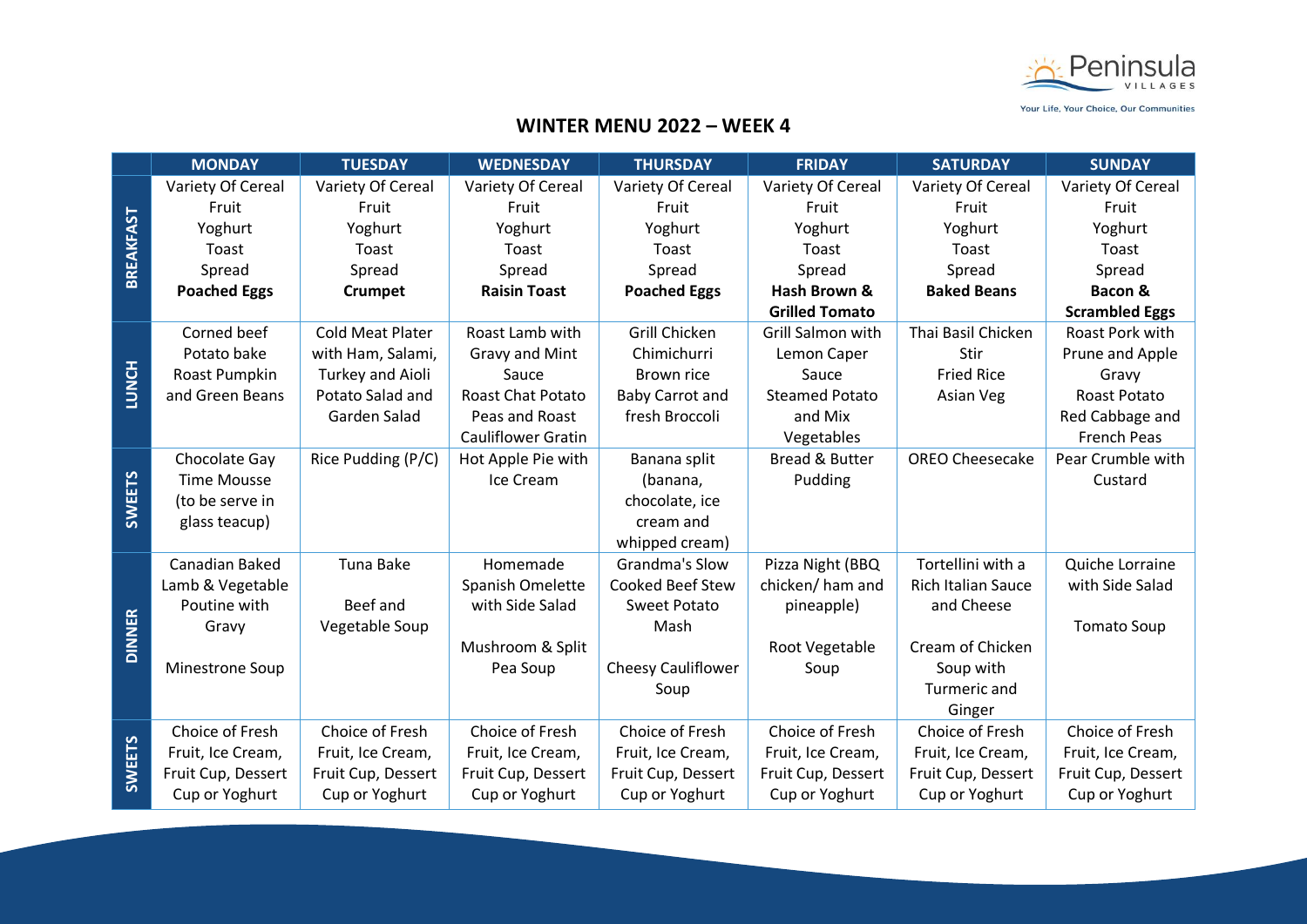

|                  | <b>MONDAY</b>      | <b>TUESDAY</b>            | <b>WEDNESDAY</b>    | <b>THURSDAY</b>          | <b>FRIDAY</b>            | <b>SATURDAY</b>         | <b>SUNDAY</b>            |
|------------------|--------------------|---------------------------|---------------------|--------------------------|--------------------------|-------------------------|--------------------------|
|                  | Variety Of Cereal  | Variety Of Cereal         | Variety Of Cereal   | Variety Of Cereal        | Variety Of Cereal        | Variety Of Cereal       | Variety Of Cereal        |
| <b>BREAKFAST</b> | Fruit              | Fruit                     | Fruit               | Fruit                    | Fruit                    | Fruit                   | Fruit                    |
|                  | Yoghurt            | Yoghurt                   | Yoghurt             | Yoghurt                  | Yoghurt                  | Yoghurt                 | Yoghurt                  |
|                  | Toast              | Toast                     | Toast               | Toast                    | Toast                    | Toast                   | Toast                    |
|                  | Spread             | Spread                    | Spread              | Spread                   | Spread                   | Spread                  | Spread                   |
|                  | Poached Eggs       | Crumpet                   | <b>Raisin Toast</b> | Poached Eggs             | Hash Brown &             | <b>Baked Beans</b>      | Bacon &                  |
|                  |                    |                           |                     |                          | <b>Grilled Tomato</b>    |                         | <b>Scrambled Eggs</b>    |
|                  | Chicken Parmi      | <b>Pickled Pork White</b> | Roast Chicken       | <b>BBQ Beef Shoulder</b> | Seafood Basket           | Lamb Pie with           | Roast Beef with          |
|                  | <b>Roast Sweet</b> | <b>Parsley Sauce</b>      | Lemon and Herbs     | Polenta Mash             | Chips and Garden         | <b>Mashed Potato</b>    | Jus                      |
| <b>LUNCH</b>     | Potato             | <b>Mashed Potato</b>      | and Gravy           | Corn Cob and Red         | Salad                    | Mushy Peas              | <b>Yorkshire Pudding</b> |
|                  | Coleslaw           | Pumpkin and               | <b>Roast Potato</b> | <b>Kidney Beans</b>      |                          |                         | Roast Potato,            |
|                  |                    | <b>Broccoli</b>           | Roast Pumpkin       |                          |                          |                         | <b>Beans and Grill</b>   |
|                  |                    |                           | and Brussel Sprout  |                          |                          |                         | Tomato                   |
| <b>SWEETS</b>    | Peach Cobbler      | <b>Caramel Slice</b>      | Passionfruit        | Pecan Pie with Ice       | <b>Red Velvet Cake</b>   | Lemon Curd with         | Speciality Ice           |
|                  | with Cream         |                           | Cheesecake          | Cream                    | with Whipped             | <b>Whipped Cream</b>    | Cream                    |
|                  |                    |                           |                     |                          | Cream                    |                         |                          |
|                  |                    |                           |                     |                          |                          |                         |                          |
|                  | Mongolian Beef     | Pasta with Smoked         | Banger & Mashed     | Sweet Lamb Curry         | <b>Baked Chicken</b>     | Shakshuka Egg           | Chicken Cordon           |
|                  | with Steamed Rice  | Salmon Sauce              | Potato              | with Safran Rice         | Risotto                  | <b>Bake with Garlic</b> | Bleu                     |
|                  |                    |                           | Onion Gravy and     |                          |                          | <b>Bread</b>            | <b>Sweet Potato</b>      |
| <b>DINNER</b>    | Pea and Ham Soup   | Sweet Potato &            | Peas                | Cabbage and              | <b>Hearty Beef Broth</b> |                         | Mashed and Gravy         |
|                  |                    | Lentils Soup              |                     | <b>Bacon Soup</b>        |                          | Creamy Vegetable        |                          |
|                  |                    |                           | Chicken Noodle      |                          |                          | Soup                    | Pumpkin and              |
|                  |                    |                           | Soup                |                          |                          |                         | Coconut with             |
|                  |                    |                           |                     |                          |                          |                         | <b>Coriander Soup</b>    |
|                  | Choice of Fresh    | Choice of Fresh           | Choice of Fresh     | Choice of Fresh          | Choice of Fresh          | Choice of Fresh         | Choice of Fresh          |
|                  | Fruit, Ice Cream,  | Fruit, Ice Cream,         | Fruit, Ice Cream,   | Fruit, Ice Cream,        | Fruit, Ice Cream,        | Fruit, Ice Cream,       | Fruit, Ice Cream,        |
| <b>SWEETS</b>    | Fruit Cup, Dessert | Fruit Cup, Dessert        | Fruit Cup, Dessert  | Fruit Cup, Dessert       | Fruit Cup, Dessert       | Fruit Cup, Dessert      | Fruit Cup, Dessert       |
|                  | Cup or Yoghurt     | Cup or Yoghurt            | Cup or Yoghurt      | Cup or Yoghurt           | Cup or Yoghurt           | Cup or Yoghurt          | Cup or Yoghurt           |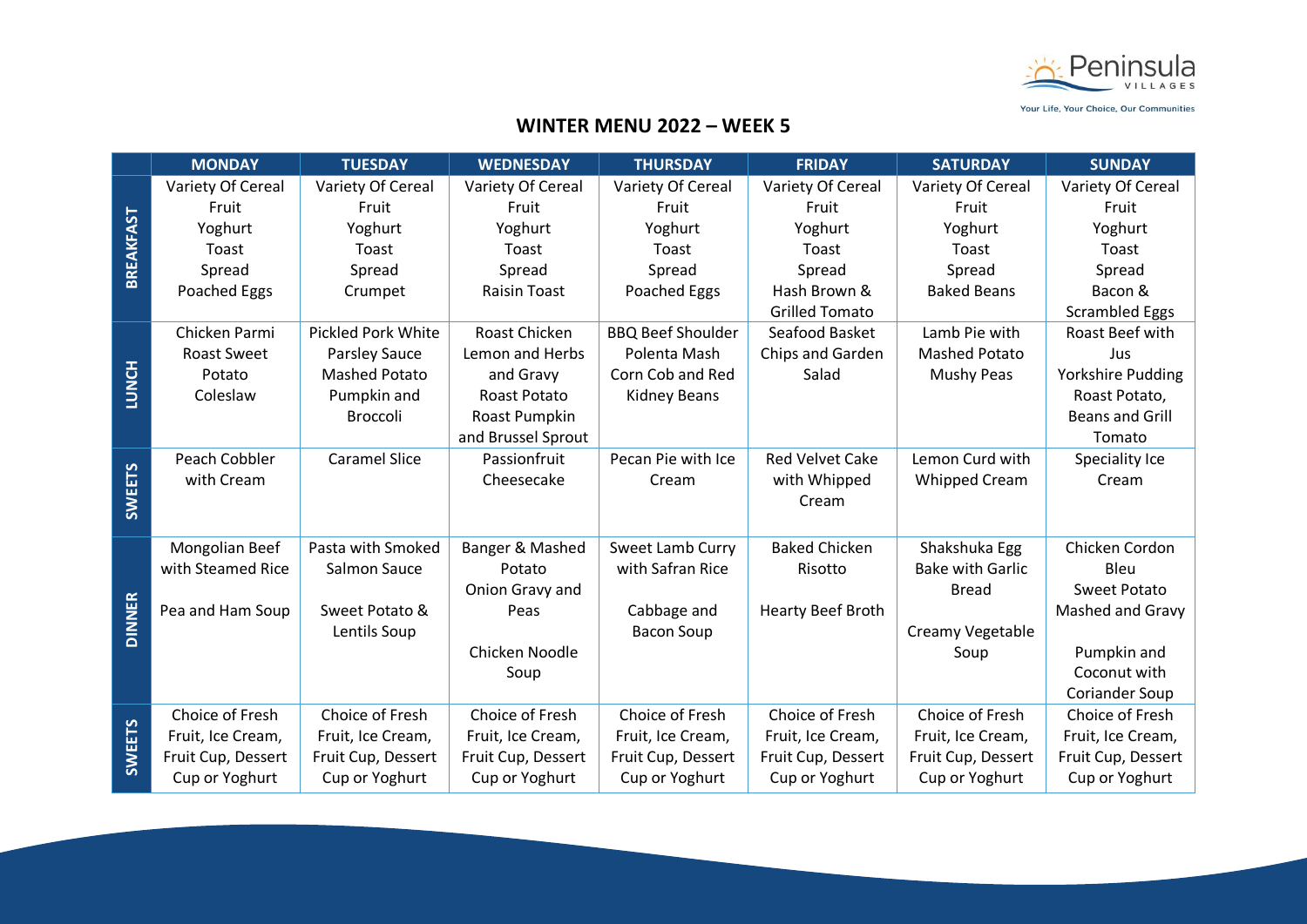

|                  | <b>MONDAY</b>       | <b>TUESDAY</b>        | <b>WEDNESDAY</b>         | <b>THURSDAY</b>        | <b>FRIDAY</b>         | <b>SATURDAY</b>    | <b>SUNDAY</b>             |
|------------------|---------------------|-----------------------|--------------------------|------------------------|-----------------------|--------------------|---------------------------|
|                  | Variety Of Cereal   | Variety Of Cereal     | Variety Of Cereal        | Variety Of Cereal      | Variety Of Cereal     | Variety Of Cereal  | Variety Of Cereal         |
| <b>BREAKFAST</b> | Fruit               | Fruit                 | Fruit                    | Fruit                  | Fruit                 | Fruit              | Fruit                     |
|                  | Yoghurt             | Yoghurt               | Yoghurt                  | Yoghurt                | Yoghurt               | Yoghurt            | Yoghurt                   |
|                  | Toast               | Toast                 | Toast                    | Toast                  | Toast                 | Toast              | Toast                     |
|                  | Spread              | Spread                | Spread                   | Spread                 | Spread                | Spread             | Spread                    |
|                  | Poached Eggs        | Crumpet               | <b>Raisin Toast</b>      | Poached Eggs           | Hash Brown &          | <b>Baked Beans</b> | Bacon &                   |
|                  |                     |                       |                          |                        | <b>Grilled Tomato</b> |                    | <b>Scrambled Eggs</b>     |
|                  | Slow Cooked Lamb    | Honey Chicken         | Roast Pork with          | Chicken Caesar         | Grill Hoki Fish       | Silverside with    | Roast Lamb with           |
|                  | Shoulder in Rich    | Fried rice and        | Apple Sauce and          | Salad                  | Fillet with Lemon     | White Onion        | Gravy and Mint            |
|                  | Sauce               | Asian Vegetable       | Gravy                    | Egg, Bacon, Cos        | <b>Butter Sauce</b>   | Sauce              | Sauce                     |
| <b>LUNCH</b>     | <b>Sweet Potato</b> |                       | Roast Potato and         | Lettuce and            | Potato Wedges         | Potato Mash        | <b>Roast Chat Potato</b>  |
|                  | Mash                |                       | Roast Pumpkin            | Parmesan Cheese        | Garden Salad          | <b>Braised Red</b> | Peas and Roast            |
|                  | Spinach and Carrot  |                       | <b>Beans</b>             | Garlic Bread           |                       | Cabbage and        | Pumpkin                   |
|                  |                     |                       |                          |                        |                       | Carrot             |                           |
|                  | Pikelets with Jam   | Chef Panna Cotta      | Chocolate Mud            | Speciality Ice         | <b>Sticky Date</b>    | Strawberry         | Custard with              |
|                  | and Cream           |                       | Cake with                | Cream                  | Pudding               | Cheesecake with    | Pineapple and             |
| <b>SWEETS</b>    |                     |                       | <b>Whipped Cream</b>     |                        | Butterscotch          | Cream              | Savoiardi Biscuit         |
|                  |                     |                       |                          |                        | Sauce                 |                    |                           |
|                  | Spaghetti           | Scrambled egg and     | Fish Curry with          | <b>Beef Stroganoff</b> | Mango Chicken         | Pumpkin, Spinach   | <b>Battered Pork with</b> |
|                  | Bolognese with      | Sausage on an         | <b>Steam Rice</b>        | with Garlic            | with Saffron rice     | and Fetta Egg Bake | Korean Sauce              |
|                  | Parmesan Cheese     | <b>English Muffin</b> |                          | <b>Mashed Potato</b>   | Naan bread            |                    | <b>Fried Rice</b>         |
| <b>DINNER</b>    | <b>Garlic Bread</b> |                       | Caramelised              |                        |                       | Lamb and           |                           |
|                  |                     | Creamy Tomato         | <b>French Onion Soup</b> | Broccoli and           | Potato, Leek and      | Vegetable Soup     | <b>Roasted Pumpkin</b>    |
|                  | Hearty chicken      | Soup                  |                          | Cheddar Soup           | <b>Bacon Soup</b>     |                    | and Cumin Soup            |
|                  | Soup                |                       |                          |                        |                       |                    |                           |
|                  | Choice of Fresh     | Choice of Fresh       | Choice of Fresh          | Choice of Fresh        | Choice of Fresh       | Choice of Fresh    | Choice of Fresh           |
|                  | Fruit, Ice Cream,   | Fruit, Ice Cream,     | Fruit, Ice Cream,        | Fruit, Ice Cream,      | Fruit, Ice Cream,     | Fruit, Ice Cream,  | Fruit, Ice Cream,         |
| <b>SWEETS</b>    | Fruit Cup, Dessert  | Fruit Cup, Dessert    | Fruit Cup, Dessert       | Fruit Cup, Dessert     | Fruit Cup, Dessert    | Fruit Cup, Dessert | Fruit Cup, Dessert        |
|                  | Cup or Yoghurt      | Cup or Yoghurt        | Cup or Yoghurt           | Cup or Yoghurt         | Cup or Yoghurt        | Cup or Yoghurt     | Cup or Yoghurt            |